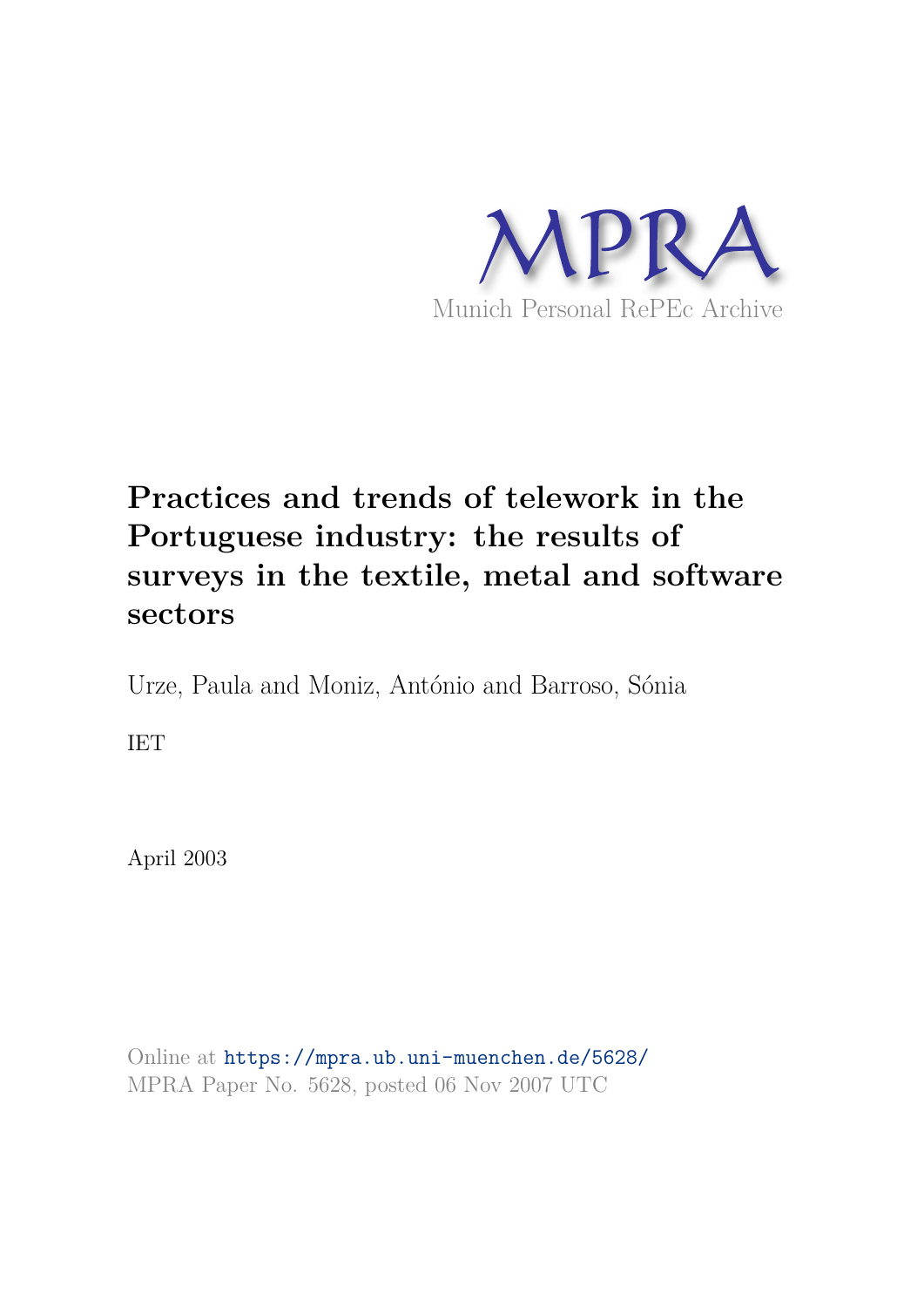# **Practices and trends of telework in the Portuguese industry: the results of surveys in the textile, metal and software sectors <sup>7</sup>**

Paula Urze (pcu@fct.unl.pt), DCSA, Faculty of Science and Technology, New University of Lisbon,

Sónia Barroso, (sgb@netcabo.pt), Faculty of Medicine, University of Lisbon

António B. Moniz (abm@fct.unl.pt), DCSA, Faculty of Science and Technology, New University of Lisbon, Monte de Caparica, 2829-516 Caparica, Portugal

#### **Abstract**

The aim of the TeleRisk Project  $^8$  on labour relations and professional risks within the context of teleworking in Portugal – supported by IDICT – Institute for Development and Inspection of Working Conditions (Ministry of Labour), is to study the practices and forms of teleworking in the manufacturing sectors in Portugal. The project chose also the software industry as a reference sector, even though it does not intend to exclude from the study any other sector of activity or the so-called "hybrid" forms of work. However, the latter must have some of the characteristics of telework. The project thus takes into account the so-called "traditional" sectors of activity, namely textile and machinery and metal engineering (machinery and equipment), not usually associated to this type of work. However, telework could include, in the so-called "traditional" sectors, other variations that are not found in technologically based sectors.

One of the evaluation methods for the dynamics associated to telework consisted in carrying out surveys by means of questionnaires, aimed at employers in the sectors analysed. This paper presents some of the results of those surveys. It is important to mention that, being a preliminary analysis, it means that it does not pretend to have exhausted all the issues in the survey, but has meant that it shows the bigger tendencies, in terms of teleworking practices, of the Portuguese industry.

# **The concept of "Telework"**

There are different definitions in the literature regarding the discussion of the concept of telework. However, there are some common elements within those definitions, from which it is possible to establish some kind of agreement.

Using those diverse theoretical contributions, we selected some ideas as points of reference. For the International Labour Organisation (ILO), telework is defined as "*all the work carried out from a certain place or away from offices or central locations, where the worker does not have personal contact with his/her colleagues, but may communicate with them using the new technologies*" (cf. Gbezo, 1995). Remote work usually refers to the work carried out away from the organisation in terms of space and time, being associated to the "computerisation of the office". But, the term *telecommuting* is also used, and it refers to the fact of there being no need to travel to the usual work place. Within this context, commuting trips are questioned (home-work-home), since the technologies associated to computerisation of the office allow some of the workers to become potential teleworkers, carrying out their work at a distance, using their computer or other kinds of telecommunications (Olson, 1983).

Enterprise and Work Innovation Studies, No. 1, 2005

IET, Monte de Caparica, Portugal

<sup>&</sup>lt;sup>7</sup> Paper presented at the international conference on "Real work in a virtual world: the human impact of organisational transformation in a digital global economy", Vienna, Austria, May 12-13, 2003, conference hosted by Forschungs- und Beratungsstelle (FORBA), Vienna, the Austrian Trade Union Federation and the Vienna Chamber of Labour. The paper was developed within the project TeleRisk supported by IDICT – Institute for Development and Inspection of Working Conditions (Ministry of Labour).

<sup>8</sup> Apart from the authors, Cláudia Teixeira Gomes and José João Sampaio also participated in this project.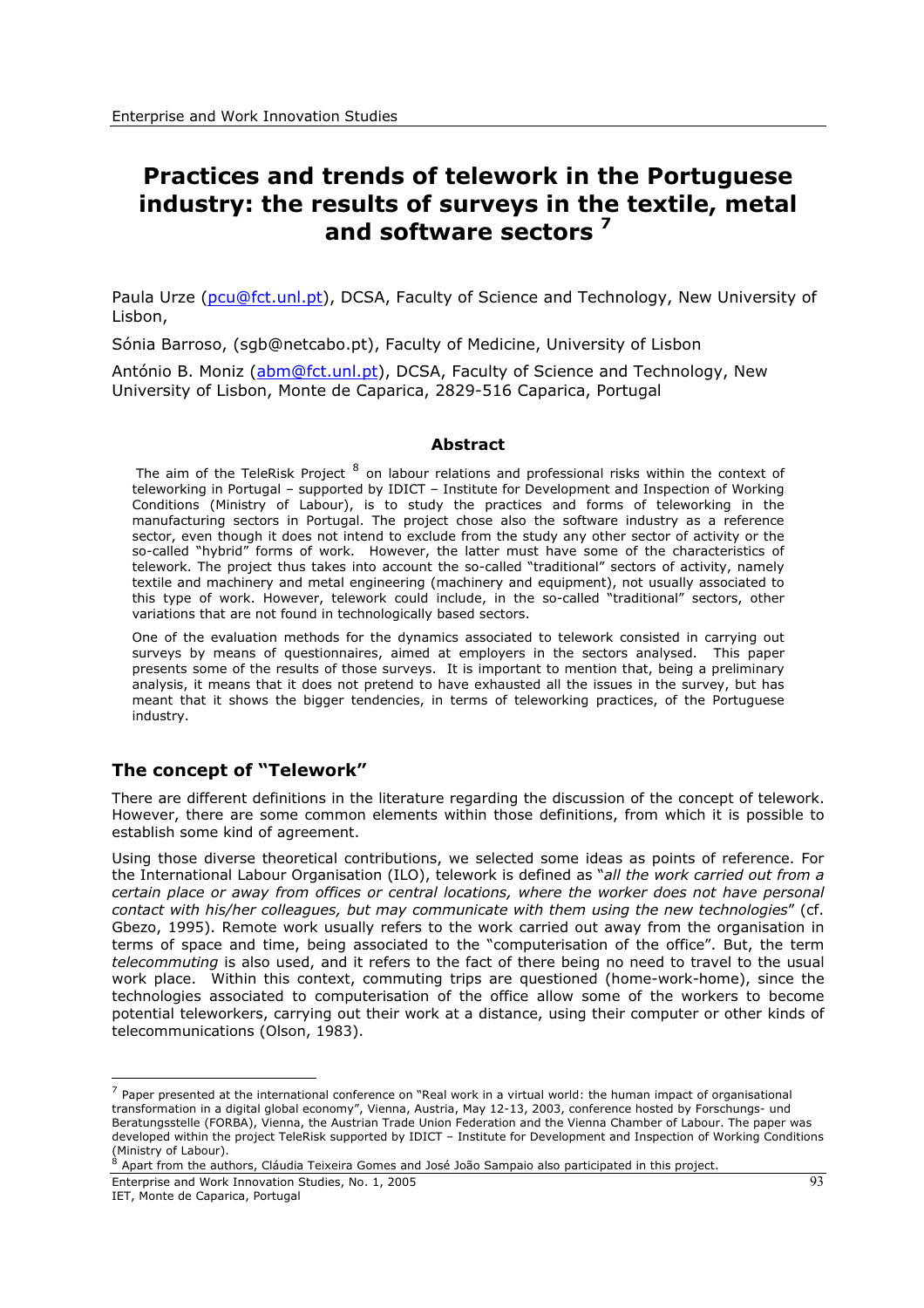#### Enterprise and Work Innovation Studies

For Huws *et al* (1990) as well, a pre-condition for the development of remote work, especially for telework, is the "computerisation of the office". Ursula Huws refers to *elusive offices* ("not real" offices), which are organizations that control activities indirectly, by means of a network of contracts with small suppliers, with direct control of activities such as image projection, distribution or sales.

When expressions such as "office computerisation", telecommuting and remote work are mentioned, some of the elements that make up the origin of the concept of telework are established.

The North-American author Jack Nilles, considered one of the founders of the concept of telework 9 , defends that information technologies can substitute trips to work (commuting trips). The study made by Huws *et al* (1990), suggested that the definition of telework expressed by Nilles, based on substituting trips to work with telecommunications is not clear. The concept cannot be established only at the technological, organisational, contractual or location levels. In fact, telework is not a unidirectional or one-dimensional "phenomenon", and cannot be defined only by one parameter.

*"We define telework as work the location of which is independent of the location of the employer or contractor and can be changed according to the wishes of the individual teleworker and/or the organisation for which he or she is working. It is work that relies primarily or to large extent on the use of electronic equipment, the results of which work are communicated remotely to the employer or contractor. The remote communications link need not be a direct telecommunications link but could include the use of mail or courier services."* (Huws *et al*; 1990, p. 10)

Korte and Wynne (1996), in the TELDET  $10$  project, started by trying to obtain a definition of the concept of telework. They used the definitions suggested by several authors (Olson, 1983; Gordon, 1987; Mullner, 1985; Maciejewski, 1987 and Huws et al, 1990) and put forward a definition of telework, based on the following elements:

- x *Location of telework*  Location can follow three criteria:
- Partial independence from location of company, employer, clients, etc.
- Location chosen because it is near home of employee (temporary or permanent).
- Location far from company, employer, client location, etc.
- Use of ICT Two levels of usage of ICT can be defined:
- Low level: telephone, computer, delivery of tasks and results by post (on diskette).
- High level: telephone, fax, e-mail, PC or terminal connected occasionally or permanently to servers, delivery of tasks and results by means of telecommunications.
- x *Types of organisation*
- a) Organisation of the company:
- *(Re)location of activities*, that is, new geographical distribution between the activities of "*front office*" and "*back office*". Teleworking means companies can re-think their organisation and their (re)location, in order to get benefits (low salaries, better working conditions, improved quality and efficiency).
- *Outsourcing*, is an extension of (re)location and decentralisation of activities, but the department or service that is (re)located still belongs to the company.

<sup>9</sup> Jack Nilles was a researcher at the *Aerospace Corporation* in South California. He designed space ships for the Department of Defence and for NASA. In 1972, Nilles left *Aerospace* for the University as Director for Development of Interdisciplinary Programmes. In 1973, he set up a team of co-researchers in the areas of Engineering, Management and Communications and put forward a proposal, to the National Science Foundation, entitled "Development of a policy of relationship between telecommunications and transport". The project was developed in an insurance company, and the final report was published in 1974, and the book in 1976, entitled *The telecommunications – transportation trade off: options for tomorrow*, which spread the idea of "telecommuting" and "telework".

 $10$  The objective of the TELDET project, carried out at a European level at the beginning of the 90s, was to analyse the implementation and conditions of telework in the different countries of the European Community.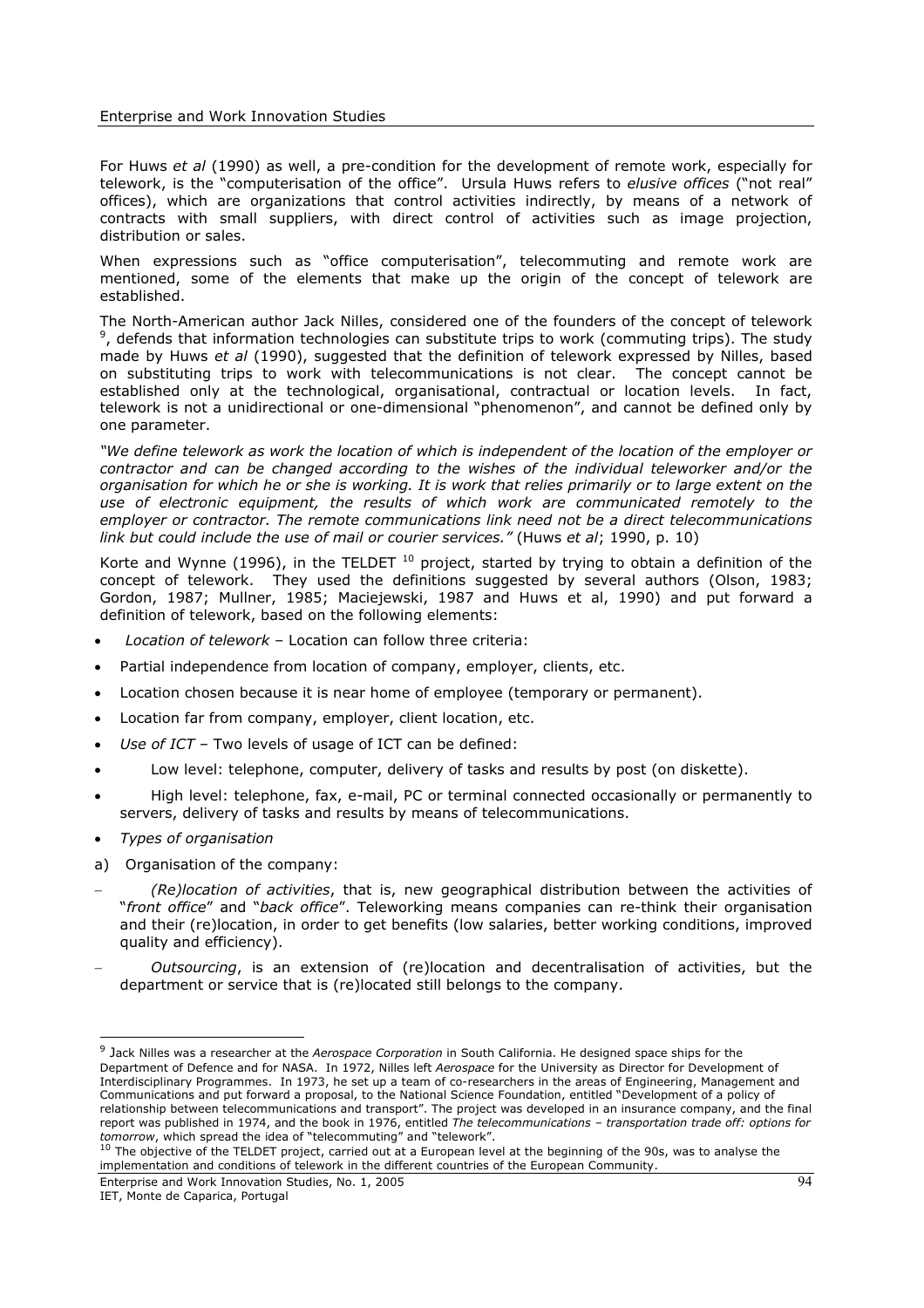- *Micro-companies* or *one-man business*, do not demand large premises, since teleworkers work from home or share space in an office.
- b) The way the teleworkers are organised is related to the forms or types of telework.

In Portugal, the concept of telework has also been the subject of discussion in several scientific fields, mainly sociology, law and management. On the problem of (tele)work law (labour and legal implications) it is important to mention the study by Rui Fiolhais (1998), *on* the labour and legal implications of dependent telework in Portugal. Also, the work carried out by APDT, the Portuguese association for the development of telework, on a telework good practice guide (cf. Gomes and Bettencourt, 2000) and *A Manual for the Tele-entrepreneur "The Office at Home"* (by Miguel Reynolds Brandão).

In the Green Book for the Information Society (1997), approved by the Portuguese Parliament under the organisation of the Mission for the Information Society  $11$  that defined a national strategy for the processes of modernisation that could lead to the information society. In this *Livro Verde para a Sociedade da Informação*, telework is considered as "*a flexible form of work, covering different areas of activity, where the workers can carry out their functions from a distance, from home or a place of work (tele-centre) during a certain amount of their working hours. Telecommunications and information technologies will increasingly become indispensable tools for the performance of remote work, breaking geographical barriers and leading to information sharing within a widespread electronic environment.*" (p. 45)

The study by FUNDETEC (1998), which was one of the first to be carried out on this subject in a more systematic way in Portugal, defines the concept, based on three different elements:

- Distance The teleworker is in a location that is geographically different from where the work is carried out and/or delivered;
- x Technology Use of computers and telecommunications (networks, equipment and applications/services) as support for telework;
- Structure Agreement amongst participants (worker, employing company, client) that sets up and regulates labour terms (how) and working conditions

Telework can, thus, have different shapes, taking into account certain variables and organisational environments. Several authors and empirical studies indicate different types of telework (Olson, 1983; Korte and Wynne, 1996; Di Martino, 2001). Therefore, according to the study of Di Martino one can find different types of telework depending on the work location:

- At *home*: telework in the place of residence.
- Location nearer home than the traditional work place: "*neighbourhood centres"*, telecottages, satellite offices.
- x Alternative work place: telecentres, "*touchdown*" centres (temporary work places, used occasionally, for short periods of time, mainly by mobile workers)
- x *Call centres*: Places where telephone operators use automatic distribution technologies and computer/telephone integration, generally supplying several services such as telemarketing, tele-banking, support to clients, sales, etc.
- x Several locations and several timetables: *Mobile* or *nomadic work*
- x Crossing countries and continents: *across-border teleworking* (those involved are located in countries that share a common border), *offshore teleworking* (work is transferred to places with low costs or less regulated work environments, usually geographically more distant).

It is important to stress that combinations of forms of telework are starting to emerge, such as telework at home with mobile telework, which means organising work becomes more complex.

For this author, the different definitions and classifications of telework are useful, but based on static visions of this new form of work. Since telework is an "evolving" phenomenon, it is important to observe its dynamics, in terms of evolution, technological content and time intensity.

 $11$  A representing of each Minister of the Portuguese Government composed this Mission, and the management team was organized at the Ministry of Science and Technology (1996-2001).

Enterprise and Work Innovation Studies, No. 1, 2005

IET, Monte de Caparica, Portugal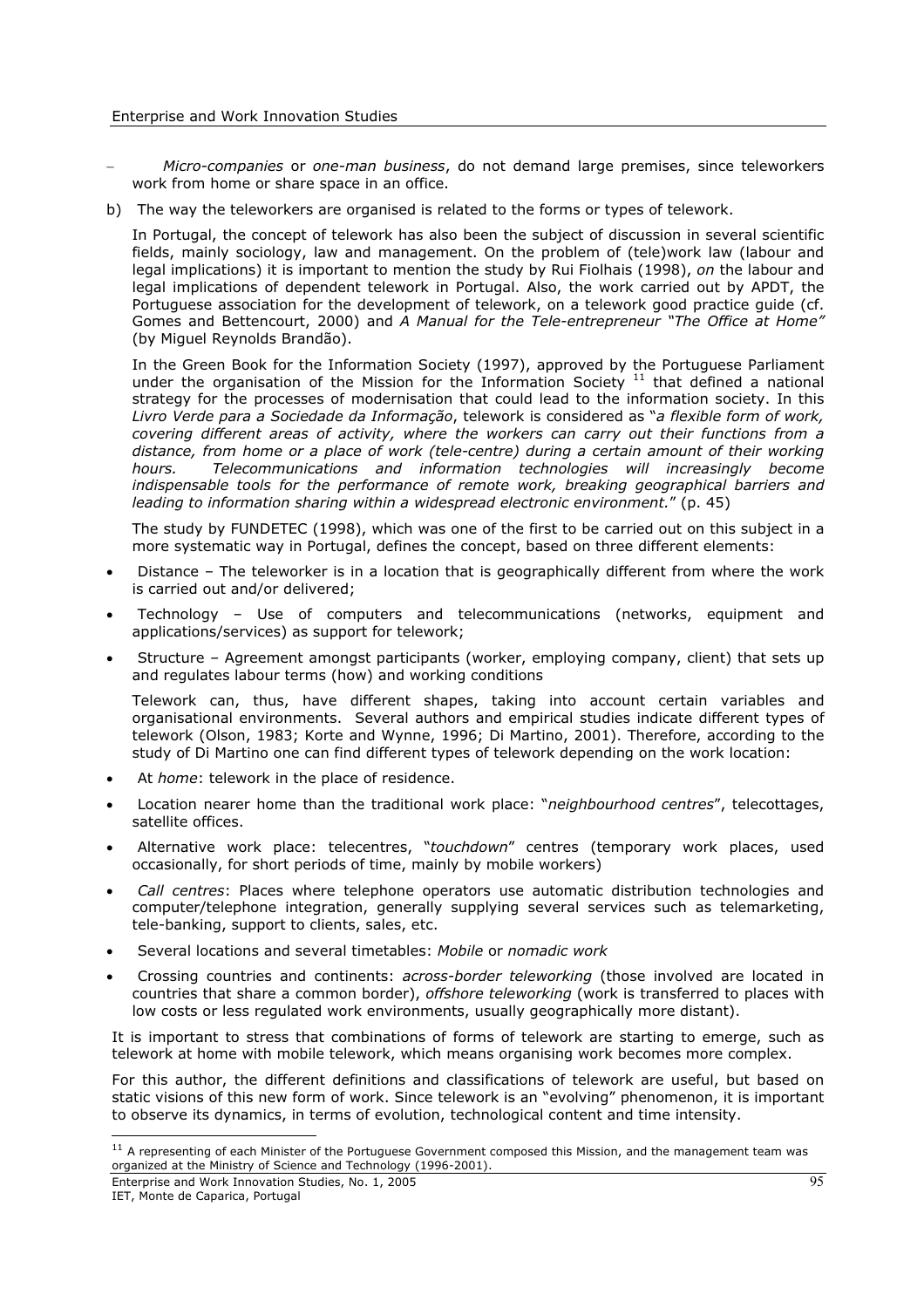#### Enterprise and Work Innovation Studies

The diagram shows how telework has evolved from the type of telework at home towards a variety of forms associated to the flexibility of the work space/location: *on-line*, away with a computer, or far from the traditional work place. In terms of usage of working time, this new form could be used full time, part-time or occasionally.



Figure 1 – Diagram of evolution of telework

The development of teleworking practices has followed a direction that does not necessarily imply teleworking at home (as many people still think...), but rather a progressive growth of forms of mobile telework. The geographical scattering of companies is translated into new needs and tendencies in the organisation of work, leading to the emergence of more flexible forms of organisation of workers, such as types of mobile work.

Some studies carried out in Portugal identify some organisational forms of telework. The FUNDETEC study (1998) takes into account the following: tele-worker's home, teleworking centres, satellite offices, mobile telework, shared offices, *offshore* (across-borders or international telework). As for the types of telework, it could be: formal or informal, full-time, part-time, alternative (some days of the week) or occasional.

In a study for the Portuguese Ministry of Labour (IDICT), Sousa  $(1999)^{12}$  mentions four ways to implement telework: home, satellite centres, teleworking centres, remote working groups. According to this author, the most common type of telework, independently of its form of implementation, is alternating between the teleworker workplace and the company (called as "complementary telework").

Considering the variety of definitions surrounding the concept of telework, we think, as does Huws, that this concept has to be approached from different points of view. Therefore, we tried to think about them from as eclectic perspective as possible, in order to be able to understand the organisational, technological, legal and economic dimensions that we considered fundamental to put into perspective what can be considered telework.

# **Telework in the Textile, Shoemaking, Metal Engineering and Software Sectors.**

#### **Methodological Stages**

The hypotheses we want to analyse in this paper are connected to specific fields of study, that is, sectors of economic activity. Therefore, we start from the principle that telework is not an intrinsic

<sup>12</sup> Sousa (1999) in her study *O Teletrabalho em Portugal – Difusão e Condicionante,* shares the concept that, in general, telework has been considered a new form of work, supported by ICTs and carried out away from the usual work place.

Enterprise and Work Innovation Studies, No. 1, 2005 IET, Monte de Caparica, Portugal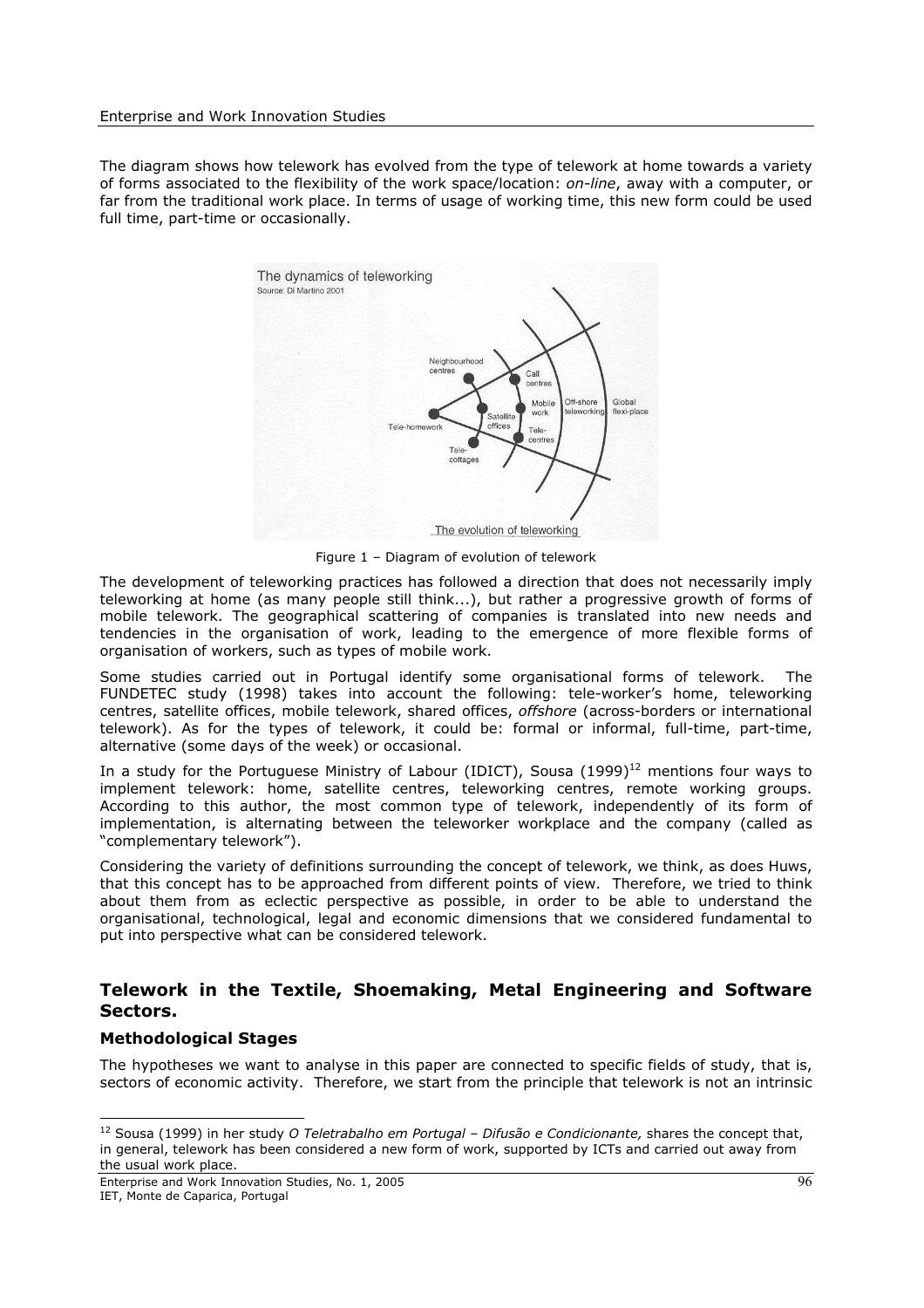practice of the sectors related to the application, production and dissemination of information and communication technologies, such as the *software* sector. On the other hand, the so-called traditional sectors, such as textile, shoe manufacturing and metal engineering (machinery and metal equipment), can be subjected to new working practices due to the decentralisation of some stages in the production chain, resulting from an economic context affected by globalisation. In this sense, telework cuts across several sectors of activity, since, more than to a specific sector of activity, it is associated to certain functions or professions characterised by the processing, storage and dissemination of information.

The field of observation is limited to companies in the textile, shoe-manufacturing, metal engineering and software sectors, in order to establish comparisons between an emerging sector of teleworking practices and so-called traditional sectors, also subject to those new forms of working.

The tool for observation and knowledge of the various possible configurations was the survey using questionnaires, as it means a "picture" that can be obtained of the global panorama of possible teleworking practices and/or the conditions for their implementation and development in companies. The survey using questionnaires is subdivided into four central types of analysis. In other words it consists of questions that focus on characterising the company, the clients, subcontracted entities and the workers themselves. Initially, the questionnaire was subjected to a pre-test, so that some of the questions could be adjusted. Once the questionnaire was finalised and all corrections made, it was sent by mail.

The sampling process was complex and carried out in different phases (multi-stage sample), starting from the general, that is, all the Portuguese companies in the sectors to be studied (universe), to the specific, in other words, the "real" sample. That process was based on the survey of the Department of Statistics of the Ministry of Labour on the employed labour force (data referring to the year 1999), which means, was based on a large list of companies.

Of the different types of random samples it was decided to use a stratified sample, in as much as it meant that firms could be divided into groups or sub-sectors of activity. Initially was large sectors (subsections of the Classification of Economical Activities, or CAE in the Portuguese version) related to textiles, shoe manufacturing, metal engineering (machinery and metal equipment) and software and, then, to sub-sectors of activity (three-digit CAE). However, for the metal engineering sector this process became difficult since in terms of CAE it is a very heterogeneous and vast sector. Therefore, it was decided to use a database belonging to the Bank of Portugal (1999) concerning the investment in the various sub sectors of activity. This way, the basic criterion for choosing the sub-sectors in the metal engineering sector was investment, as it was required that the sample consisted of companies with technological innovation and possible teleworking practices and/or conditions for their implementation and development. Companies with large investments are normally those that gather the conditions required by teleworking practices, such as investment in ICT.

After defining the sub sectors of activity related to the textile, shoe manufacturing, metal engineering and software sectors, a sub-sample of companies with more than 20 employees was selected randomly for each level, forming a total sample of 338 firms.

Of the 1023 questionnaires sent by post with the aim to reach the desired sample of 338 firms, 149 questionnaires were obtained. Considering the reduced amount of replies (15%), the variability in each level and the large difference between sample and universe, the data will not be extrapolated to the population but to the desired sample, so that there is no bias. It will just not be so accurate.

#### **Company characterisation**

The sector of activity is a variable of central characterisation in every study, as some comparisons can be made using it as a starting point. However, other characterisation indicators are also studied.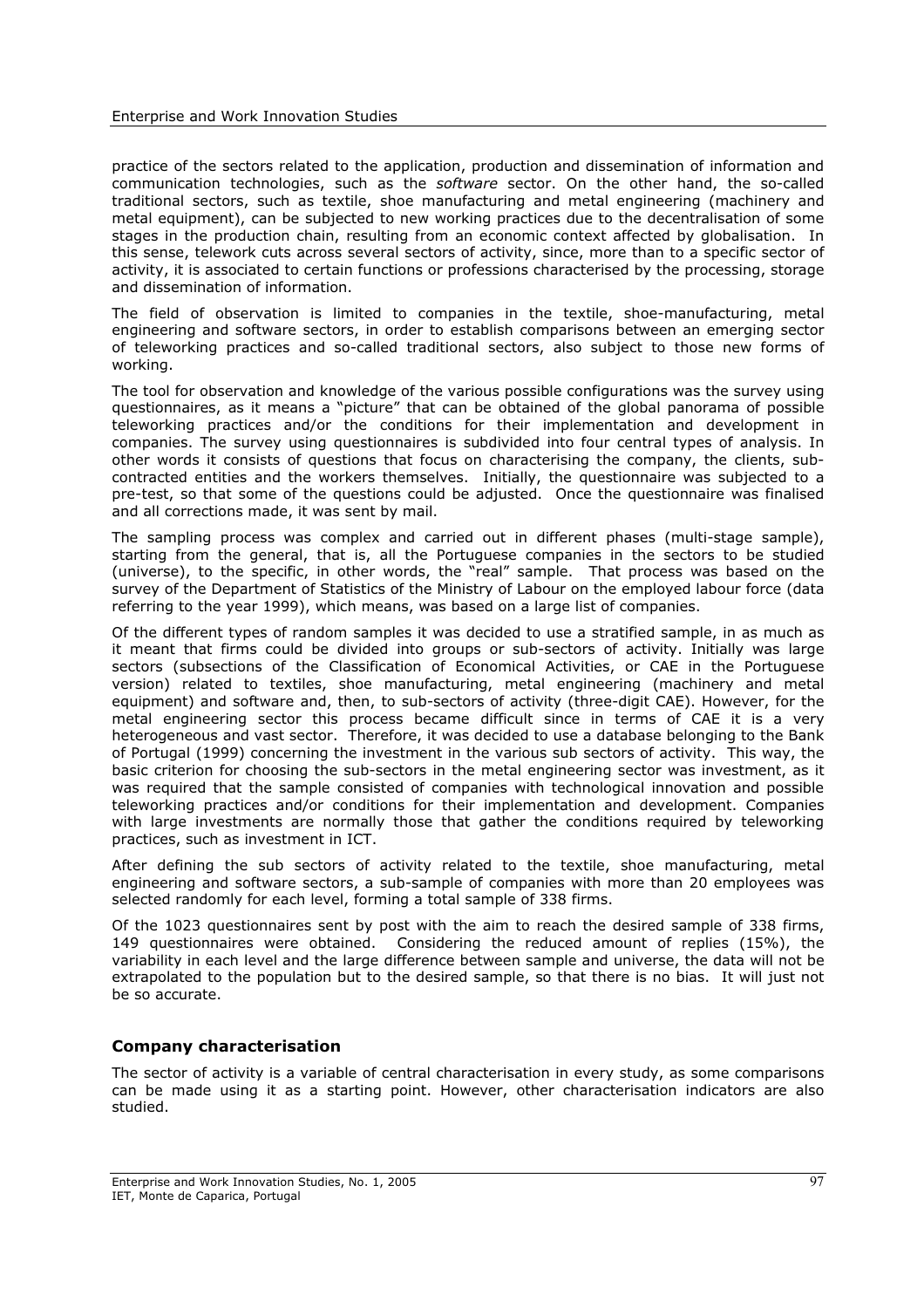

Figure 2 - Percentage of firms in the textile, shoe-manufacturing, metal engineering and software sectors

Of the 149 firms in the sample, most belong to the textile and shoe manufacturing sectors (53%), a large part belongs to the metal engineering (machinery and equipment) sector (44%) and a very small percentage belongs to the computer and software sector  $(3\%)$   $^{13}$ . The differences in percentages of the amount of companies in each sector will be taken into consideration, as it is a variable present in all studies.

As for the size of the companies in each sector of activity, most of them are SMEs, with no differences between sectors. On the other hand, in what concerns legal matters, the firms are mostly private limited companies, even though public limited companies were the majority in the software sector.



Figure 3 - Geographic location of the firms in the different sectors of activity

In terms of geographic location most of the firms are located in urban areas, especially those in the software sector, as all the companies in the sample for that sector are in urban areas. However, in the textile and shoemaking sector, apart from 40% of the companies, which were also found in urban areas, 41.3% of the firms are in mixed areas. The same happens in the case of the metal engineering sector, as in spite of the fact that 39.7% of the firms are located in urban areas, a similar percentage, 34.9% is found in mixed areas.

Most of the companies in the different sectors do not have other units or establishments. However, of the 22 firms that stated they had other units or establishments, 59.1% are in the metal engineering sector and 36.4% in the textile and shoemaking sector. In which case, it is in these so-called traditional sectors that there is a decentralisation of the companies units.

The business network has similar characteristics in each of the sectors of activity, without any significant differences. Even though the metal engineering sector is over represented and the software sector under represented, it can be concluded that the firms in the different sectors of activity are mainly SMEs and private limited companies, except the software companies which are

 $13$  In absolute numbers: textile and shoe-manufacturing (80 companies); metal engineering (65 companies); software (4 companies)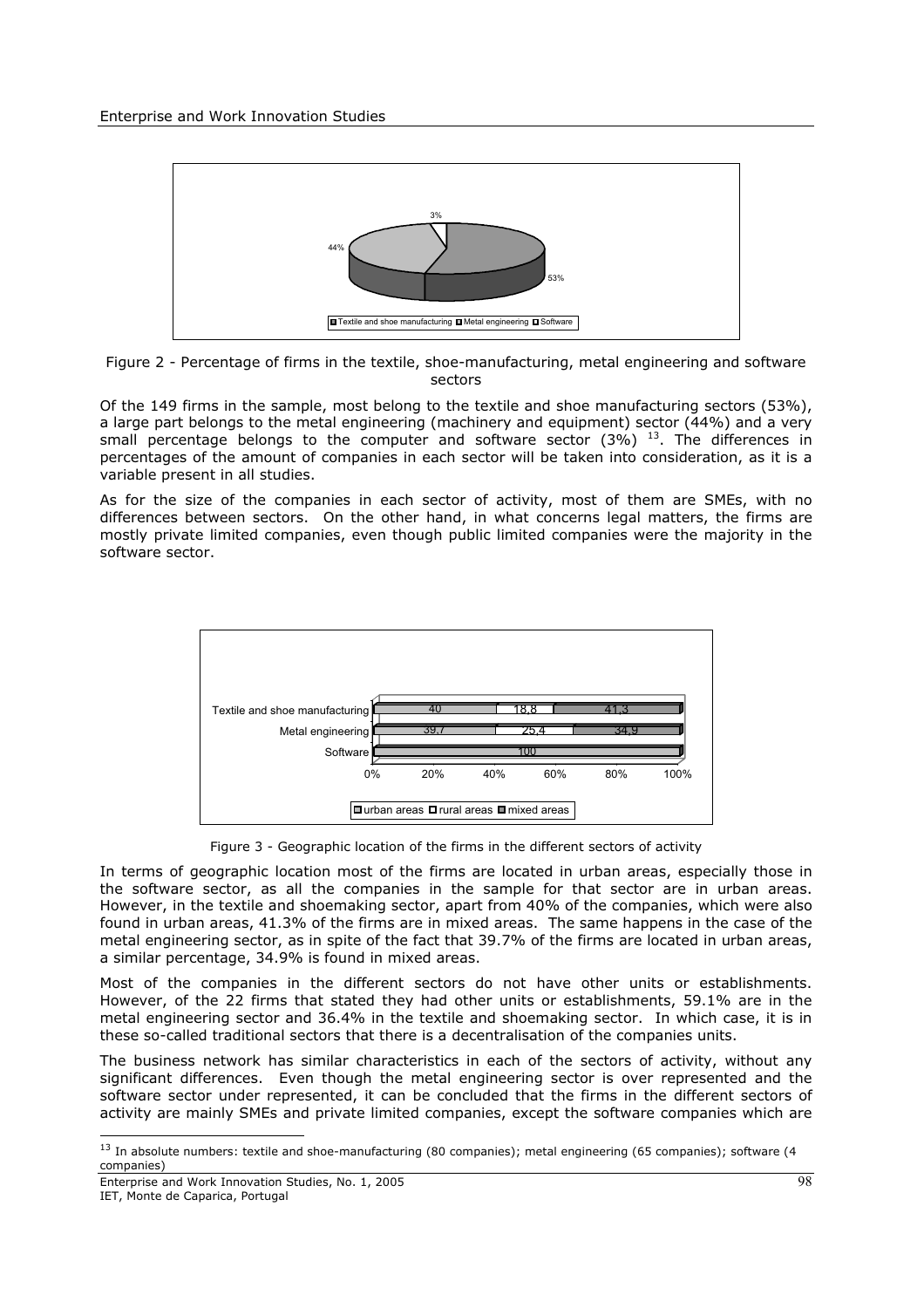mainly public limited companies. In geographical terms, the companies are located in urban areas, even though the firms in the so-called traditional sectors (textile, shoe manufacturing and machinery and equipment) also tend to be found in mixed spaces. It is still in the so-called traditional sectors that there is a decentralisation of production activities.

The characterisation of businesses network is similar in the so-called traditional sectors, not too different from the metal engineering sector.

#### **Indicators of forms of telework**

The concept of telework has been the subject of several thoughts and discussions by different authors, as mentioned before. However, putting this concept into practice requires a wide perspective that comprises the variety of situations and the different dynamics associated to this form of work, because, as mentioned by Di Martino (2001) we are facing a phenomenon in constant movement and evolution. According to the same author, it is therefore important to observe the dynamics of telework in terms of space/work place, time intensity and technological content.

For Korte e Wynne (1996), besides the location of the work place, and the use of information and communication technologies, other important indicators are types of organisation, that is, the way the workers are organised and the way the company is organised, such as: re-location of activities, that is, geographic distribution between "front office" and "back office" activities, outsourcing or micro-firms.

Apart from these, other authors study the model of analysis of this phenomenon in as much as putting into practice the concept of telework revolves around different factors and analysis indicators from which it is possible to identify the practices and dynamics of telework.

#### **Networks of clients, sub-contracted entities and mobile workers**

The way the organisation of the company is set up with respect to the relationship it establishes externally, namely with its clients and sub-contracted entities emerges as an "indirect", but important indicator of the dynamics of telework.

Within a context of globalisation and de-centralisation of activities, the workers need to move away from the company or even to work at the premises of the clients or sub-contracted entities, that is in a geographically distant location, resorting to computers and telecommunications in order to be "connected" and in touch with the company, which may be, occasionally, a part-time situation or a full-time situation.

| <b>Sectors of Activity</b> | <b>Clients</b> |     | Sub-contracted<br><b>Entities</b> |     |  |
|----------------------------|----------------|-----|-----------------------------------|-----|--|
|                            | Average        | N   | Average                           | N   |  |
| <b>Textile/Shoe Manuf.</b> | 3 [11; 20]     | 80  | 2 [2; 5]                          | 69  |  |
| <b>Metal engineering</b>   | 4 [plus 20]    | 65  | $2$ [2, 5]                        | 59  |  |
| <b>Software</b>            | 4 [plus 20]    |     | 3 [6: 10]                         | 3   |  |
| Total                      | 4 [plus 20]    | 149 | [2: 5]                            | 131 |  |

Table 1 – Average of clients and sub-contracted entities according to sector of activity

The 149 companies in the sample have on average more than 20 clients, showing a wide network of clients from the start. However, the metal engineering and software sectors are those with a wider network of clients. The textile and shoe-manufacturing sector is the one that has on average a more limited client base, between 11 and 20 clients, even though in terms of percentage, 63.8% of the companies in this sector declare they have more than 20 clients.

As for the sub-contracted entities, the 131 companies that answered that question sub-contract on average between 2 and 5 entities, namely the companies in the textile and shoe manufacturing sector and those in the metal engineering sector. On the other hand, the software sector is the one that has more sub-contracted entities, on average 6 to 10.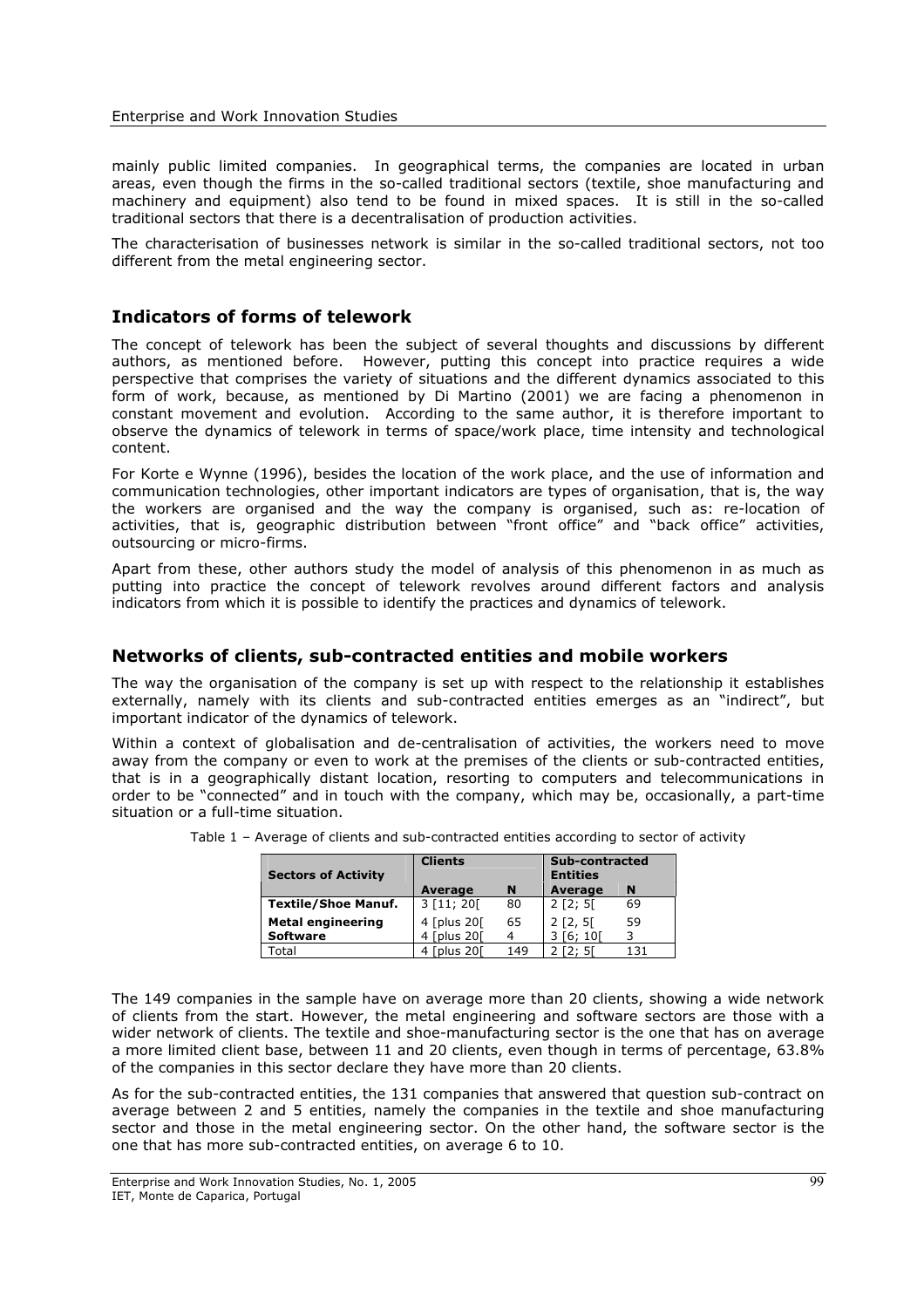Comparing the different sectors, with respect to the network of clients and sub-contracted entities, it can be concluded that this network tends to be wider in the software sector, followed by the metal engineering sector, with a more limited network in the case of the textile sector. Taking into account the client network and sub-contracted entities as an important indicator of the development of telework practices, in as much as it might imply commuting or work mobility to a location different from the usual work place, as well as communication at a distance using information and communication technologies, it is in the software and metal engineering sectors that teleworking practices will emerge, due to the vastness of the network of strategic players.

The existence of mobile workers is in itself a "direct" indicator of telework, due to the mobility associated to the activity of these workers, which is carried out in different locations, at any moment and supported by ICT.

| <b>Sectors of Activity</b> | <b>Mobile Work</b> |           |              |  |  |  |  |
|----------------------------|--------------------|-----------|--------------|--|--|--|--|
|                            | Yes                | <b>No</b> | <b>Total</b> |  |  |  |  |
| <b>Textile/Shoe Manuf.</b> | 51                 | 27        | 78           |  |  |  |  |
|                            | 65.4%              | 34.6%     | 100%         |  |  |  |  |
| <b>Metal engineering</b>   | 52                 | 13        | 65           |  |  |  |  |
|                            | 80%                | 20%       | 100%         |  |  |  |  |
| <b>Software</b>            |                    |           |              |  |  |  |  |
|                            | 100%               | 0%        | 100%         |  |  |  |  |
| Total                      | 107                | 40        | 147          |  |  |  |  |
|                            | 69.7%              | 30.3%     | 100%         |  |  |  |  |

Table 2 – Existence of mobile work according to sector of activity (N and %)

Of the 147 companies that answered this question, 69.7% mentioned they had mobile workers. It should be noted that all the companies in the software sector that are part of the sample declare they have mobile workers in their companies. In the metal engineering sector, the percentage of companies with mobile workers is also significant, about 80%, whereas in the textile and shoe manufacturing sector that percentage is smaller, that is, 65.4% of companies.

| <b>Sectors of Activity</b>        | Average           | N  |
|-----------------------------------|-------------------|----|
| <b>Textile/Shoe Manufacturing</b> | $1$ [Up to 5%]    | 50 |
| <b>Metal engineering</b>          | 2 [6% to 20%]     | 52 |
| <b>Software</b>                   | 4 [More than 50%] | Δ  |

 $\frac{1}{2}$  Total 2  $\frac{106}{2}$ 

Table 3 – Average number of mobile workers per sector of activity

The average number of mobile workers in the 106 companies that replied to this question is 6% to 20%. However, there are differences between the sectors. On average, the software sector has more mobile workers, over 50% of the total number of workers, a fact observed in the 4 companies in the sample. On the other hand, the metal engineering sector has 6% to 20% of mobile workers, even though 61.5% of the companies say they have up to 5% of workers working as such. In the textile and shoemaking sector, only 5% of workers are mobile workers, a situation found in about 90% of the companies.

Taking the existence of mobile work and the percentage of those workers who commute as a starting point, it can again be concluded that it is in the software and metal engineering sectors that the dynamics of telework tend to emerge, or that the potential for telework is present in those sectors.

# **Location and geographical scattering**

The areas where the clients or sub-contracted entities are found, and to where mobile workers commute, are factors from which it is possible to "design", at a spatial level, the location of the network of these strategic players to encourage teleworking practices and subsequently, the location of the work place.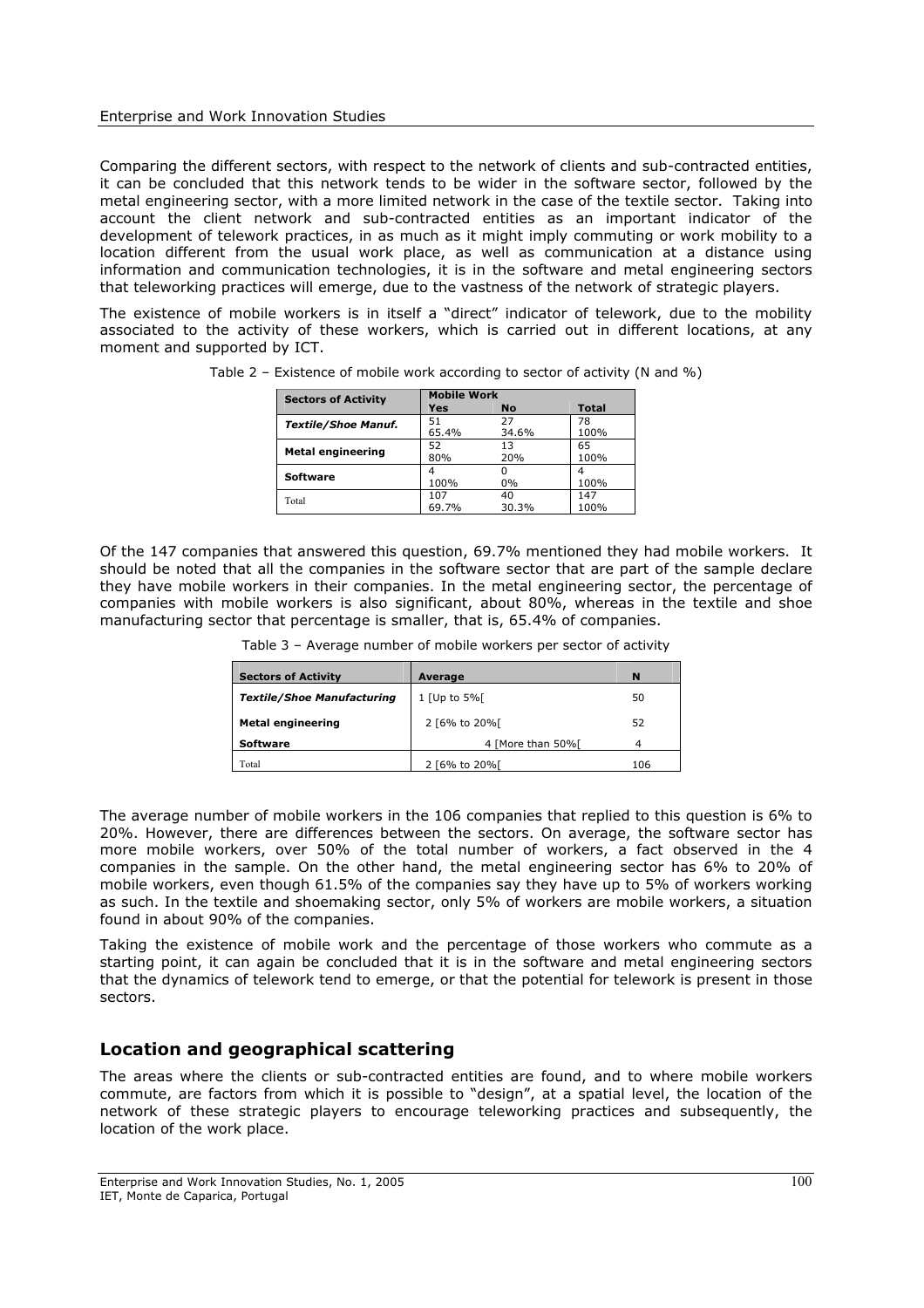Within a teleworking context, the location of the work place may take different forms apart from being temporary or permanent it could be distant or partially independent from the location of the



Figure 4 – Location of clients by sector of activity

The clients of the companies surveyed are found mainly in other regions of the country, but there are differences amongst the various sectors of activity. In the textile and shoemaking sector, the clients of 36.8% of the companies are in other regions of the country, but equally, 36.8% of the companies have clients in other EU countries. Similarly, in the metal engineering sector, the clients of most companies are located in other regions of the country (49.2%) and those of a significant percentage of the companies in this sector are in other EU countries.

Apart from this tendency, it was also found that there are a very small percentage of companies in these so-called traditional sectors that have clients outside the EU. It is also interesting to note that the clients of all the companies in the software business are found in the same region as the company itself.



Figure 5 – Location of sub-contracted entities according to sector of activity

In each of the sectors being analysed most of the companies subcontract services to firms located in the same area as the company, noticeably in the software sector where this is the case of all the companies in the sample.

In the other sectors, there are a significant percentage of companies that also subcontract to firms located in other regions of the country. The only sector where there is subcontracting to firms located in other EU countries is the metal engineering sector (1.7% of companies).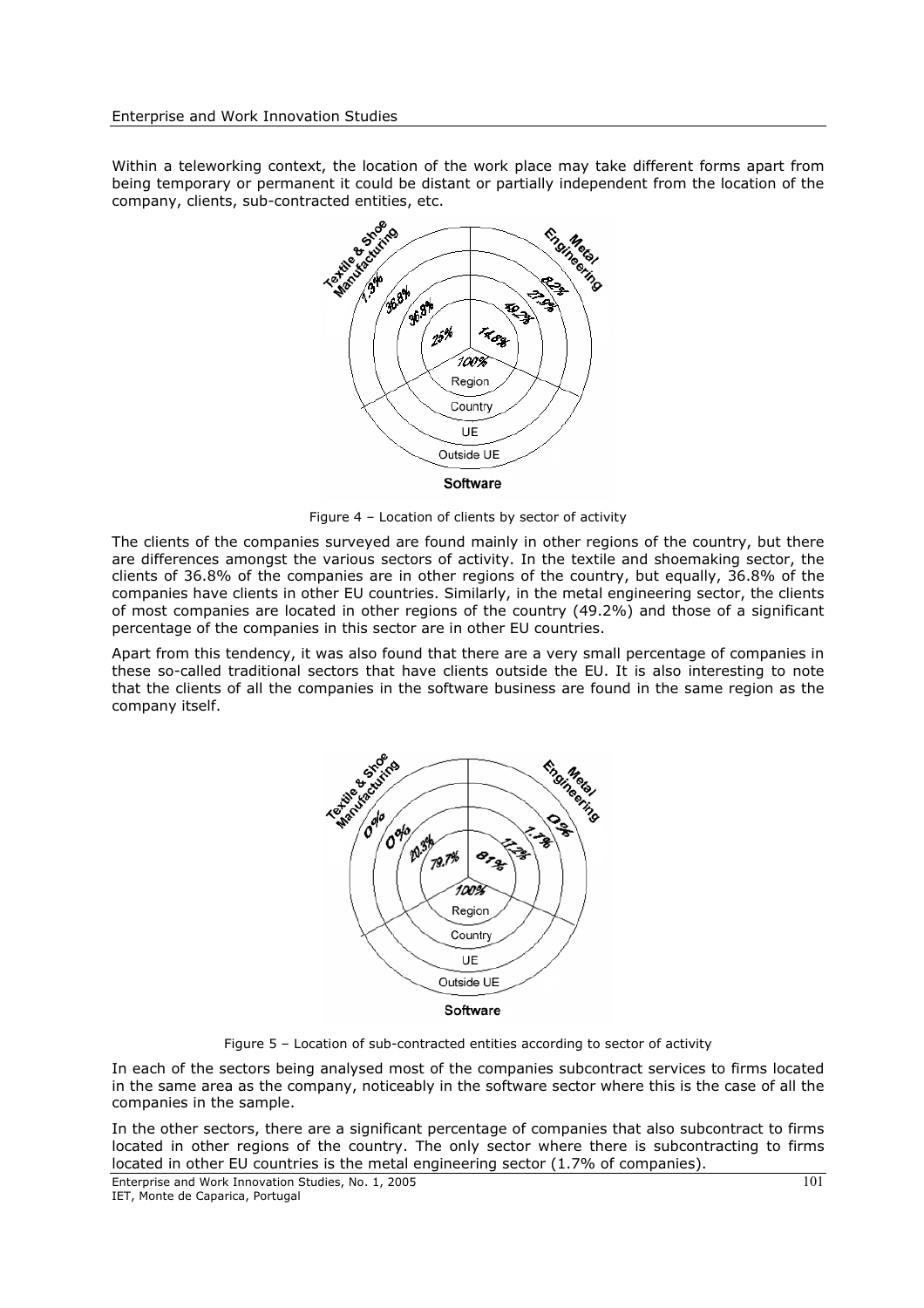

Figure 6 – Areas of commuting of mobile workers by sector of activity

In the textile and shoemaking sector, the mobile workers of most companies move around essentially within the area of the company (50%). However, the workers of a relevant percentage of companies also commute to other regions of the country (40.5%).

In the case of the metal engineering sector, the workers that commute from most companies do it to other regions of the country (52.5%), even though in a significant percentage of companies they commute mainly within the area where the company is located (37.5%).

On the other hand, in the software sector, the mobile workers of all companies in the sample commute only within the area where the company is located.

An important conclusion reached from the analysis of the diagram is that mobile work across borders (in EU countries and outside the EU) is practically non-existent, even though there are some indications of this kind of work in the textile and shoe-manufacturing sector, as well as in the metal engineering sector.



Figure 7 – Geographical location of clients (C), sub-contracted (Sb) entities and mobile workers (MW) according to sector of activity

The diagram shows the geographical scattering of the whole network of strategic players in the dynamics of telework development.

The companies in the textile and shoe manufacturing sector tend to have clients located in other regions of the country and other EU countries, whereas they tend to sub-contract services to entities located in the same region as the company and the workers also tend to commute within the area of the company.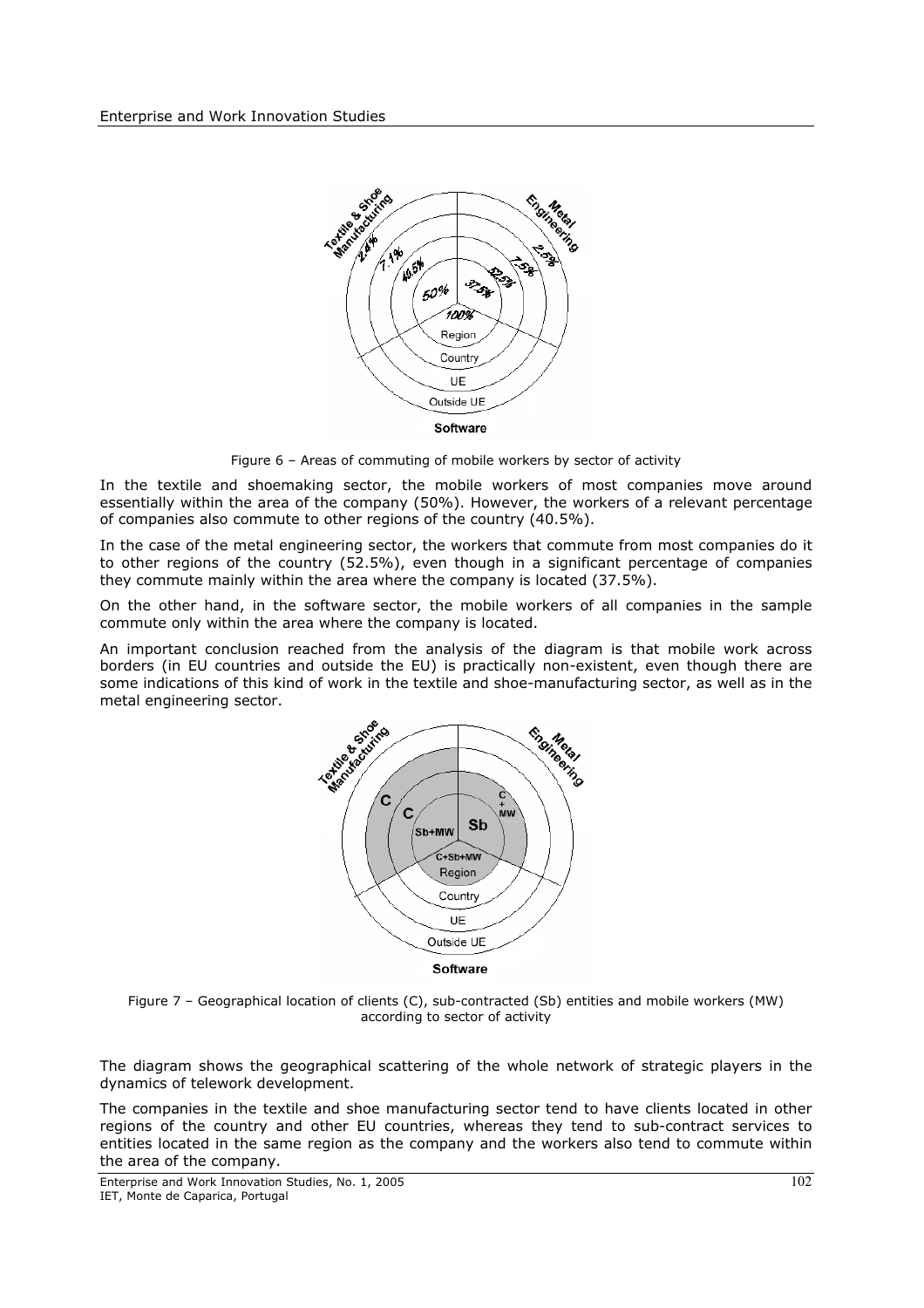The clients of the companies in the metal engineering sector are also located in other regions of the country, and it is to other regions of the country that mobile workers tend to commute, whereas at the level of sub-contracting they look for entities within the same region as the company.

On the other hand, in the software sector, there is no geographical scattering of the strategic players that encourage teleworking practices, but a geographical concentration, as all those players are found within the same region as the company.

Taking into account the geographical location of the different players in the network, it is the textile and shoe manufacturing, as well as the metal engineering sectors that present conditions that show a need for teleworking practices and the possibility of developing them, due to a geographical scattering of the strategic players. Teleworking practices are a way to reduce physical distances and allow the development of work in a network, as well as part-time work in parallel and together with the company.

# **Information and communication technological support**

Information and communications technological support is a central factor generally named by the authors that study the phenomenon of telework. Information and communication technologies (ICT) are important indicators in the analysis of types of telework, as those technologies give a new push to organisations, contributing to the development of teleworking practices. To this end, the development of the virtual organisation tends to build a platform of work organisation that favours certain dynamics associated to telework, as people in remote places can be part of, work or collaborate with a company located anywhere else.

Therefore, the importance of ICTs as a means of communication with the clients, with subcontracted entities and with mobile workers is in itself an indicator of the development of teleworking practices and dynamics.

The different ICTs were put into four groups: channels (simple telephone line, modem/ISDN, dedicated lines); terminals (fax, fixed computer, portable computer, mobile phone); protocols (FTP, electronic mail, voice mail, normal mail, chat, video conferencing); media (intranet/LAN/Ethernet, infra-structure for sharing data/information, infra-structure to support collaboration process, access services for clients and suppliers, services for worker access).

| of<br><b>Sectors</b>    | <b>Clients</b>   |     |                  | <b>Sub-contracted entities</b> |                  | <b>Mobile Workers</b> |  |
|-------------------------|------------------|-----|------------------|--------------------------------|------------------|-----------------------|--|
| <b>Activity</b>         | Average          | N   | Average          | N                              | Average          | N                     |  |
| <b>Textile and Shoe</b> |                  | 67  |                  | 55                             |                  | 35                    |  |
| <b>Manufacturing</b>    | (Important)      |     | (Less important) |                                | (Less important) |                       |  |
| Metal                   |                  | 44  |                  | 48                             |                  | 39                    |  |
| engineering             | (Important)      |     | (Important)      |                                | (Less important) |                       |  |
| Software                |                  |     |                  | 3                              |                  |                       |  |
|                         | (Less important) |     | (Important)      |                                | (Important)      |                       |  |
|                         |                  |     |                  |                                |                  |                       |  |
| Total                   | (Important)      | 113 | (Important)      | 106                            | (Less important) | 78                    |  |
|                         |                  |     |                  |                                |                  |                       |  |

Table 4 – Importance of information and communication channels as support for communication with clients, with sub-contracted entities and with mobile workers

Information and communication channels (simple telephone line, modem/ISDN, dedicated lines) as a means of communication with clients and subcontracted entities are on average considered important, whereas, in communications with mobile workers those channels are not so important. However, there are some differences between the sectors of activity.

Therefore, in the textile and shoe-manufacturing sector, information and communication channels are only important for communication with clients. On the other hand, in the case of the companies in the metal engineering sector, this type of channels, apart from being important for communication with the clients, are also important for communication with subcontracted entities (for example, in cases where is needed further design, scheduling or planning activities, specially when CAD systems are used, or JIT techniques are needed, for example). As opposed to this, in the software sector, information and communication channels are not very important for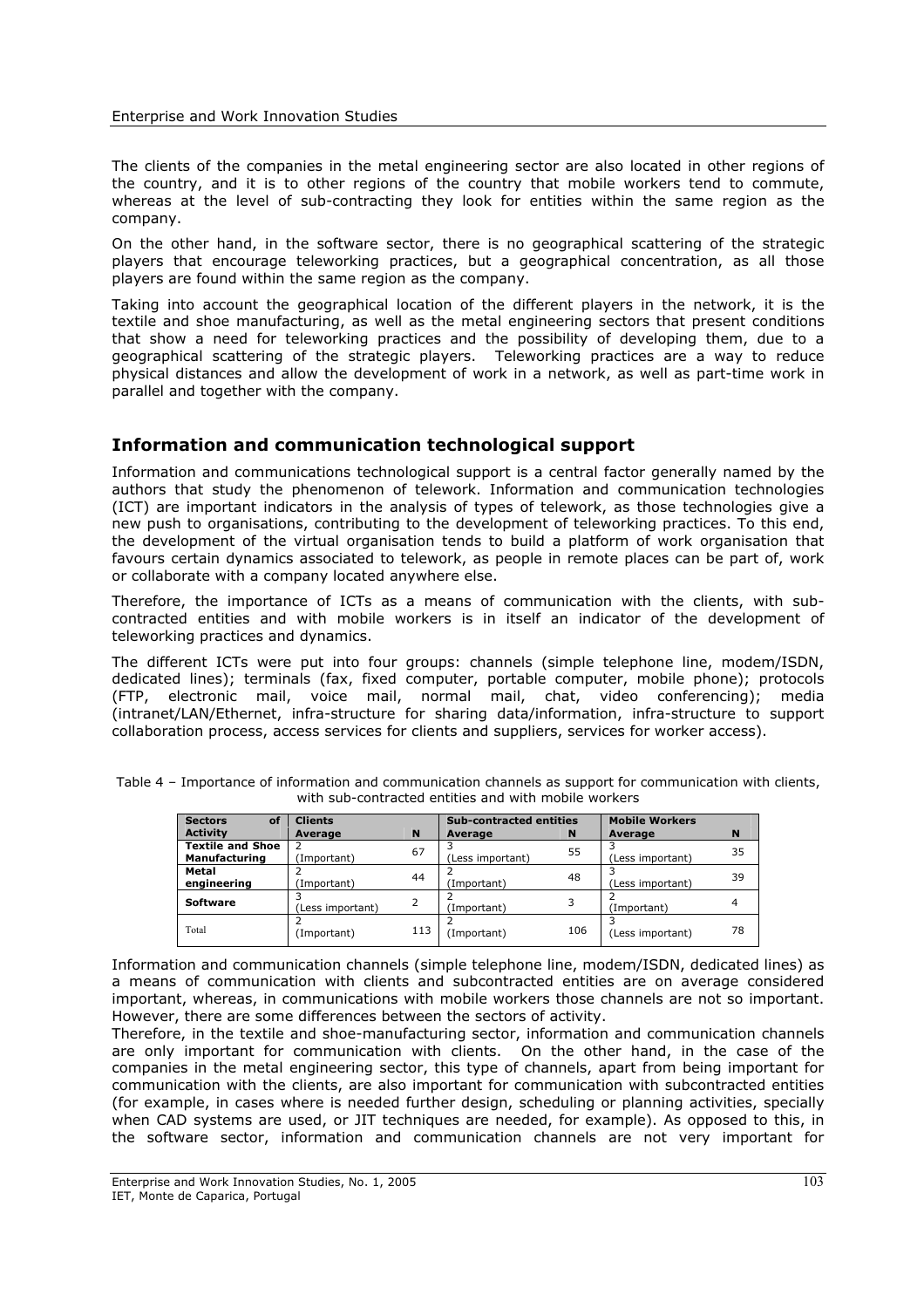communication with clients, but considered important for communication with subcontracted entities and with mobile workers.

Table 5 – Importance of information and communication terminals as a means of communication with clients, sub-contracted entities and mobile workers.

| <b>Sectors of Activity</b>              | <b>Clients</b> |     | <b>Sub-contracted Entities</b> |     | <b>Mobile Workers</b> |    |
|-----------------------------------------|----------------|-----|--------------------------------|-----|-----------------------|----|
|                                         | Average        | N   | Average                        | N   | Average               | N  |
| Textile<br>Shoe<br>and<br>Manufacturing | Important)     | 71  | (Important)                    | 54  | (Less important)      | 35 |
| <b>Metal engineering</b>                | (Important)    | 51  | (Important)                    | 50  | (Less important)      | 41 |
| Software                                | (Important)    |     | (Important)                    |     | (Important)           |    |
| Total                                   | (Important)    | 126 | (Important)                    | 107 | (Less important)      | 79 |

Information and communication terminals (fax, fixed computer, portable computer, mobile phone) are also considered an important tool in relationships with clients and sub-contracted entities, whereas in the case of mobile workers they are not considered very important. This is the case even at the level of the so-called traditional sectors. However, in the software sector, terminals are important for communication with the different strategic players that play a part in stimulating teleworking practices.

Table 6 – Importance of information protocols in information and communication as means of communication with clients, sub-contracted entities and mobile workers

| <b>Sectors of Activity</b>    | <b>Clients</b>   |             | <b>Sub-contracted Entities</b> |    | <b>Mobile Workers</b> |    |
|-------------------------------|------------------|-------------|--------------------------------|----|-----------------------|----|
|                               | Average          | $\mathbf N$ | Average                        | N  | Average               | N  |
| <b>Textile</b><br>Shoe<br>and |                  | 48          |                                | 51 |                       | 31 |
| Manufacturing                 | (Less important) |             | (Less important)               |    | (No importance)       |    |
| <b>Metal engineering</b>      |                  | 32          |                                | 40 |                       | 36 |
|                               | (Less important) |             | (Less important)               |    | (Less important)      |    |
| Software                      |                  |             |                                |    |                       |    |
|                               | Important)       |             | (Less important)               |    | (Less important)      |    |
| Total                         |                  | 83          |                                | 94 |                       |    |
|                               | (Less important) |             | (Less important)               |    | (Less important)      |    |

In general, information and communication protocols (FTP, electronic mail, voice mail, normal mail, chat, video conferencing) as a means of communication with the different strategic players are on average considered not very important. In the textile and shoe-manufacturing sector this type of tool is even considered not at all important in communicating with mobile workers. On the other hand, in the software sector, these protocols are considered an important means of communication with clients.

Table 7 – Importance of information and communication media as a means of communication with clients, sub-contracted entities and mobile workers

| <b>Sectors of Activity</b>                     | <b>Clients</b>   |     | <b>Sub-contracted Entities</b> |     | <b>Mobile Workers</b> |    |
|------------------------------------------------|------------------|-----|--------------------------------|-----|-----------------------|----|
|                                                | Average          | N   | Average                        | N   | Average               | N  |
| Textile<br>Shoe<br>and<br><b>Manufacturing</b> | Less important)  | 65  | (Less important)               | 53  | (No importance)       | 35 |
| <b>Metal engineering</b>                       | Less important)  | 48  | (Less important)               | 47  | (Less important)      | 38 |
| Software                                       | (Important)      |     | (Important)                    |     | (Important)           |    |
| Total                                          | (Less important) | 117 | (Less important)               | 103 | (Less important)      | 77 |

Finally, information and communication media (intranet/LAN/Ethernet, infra-structure for sharing of data/information, infra-structure to support collaboration process, services for client and supplier access, services for worker access) are equally not very important for communicating with clients, sub-contracted entities and mobile workers.

In the metal engineering sector (metal equipment), this type of media is not very important in communicating with the different players. And the same is true at the level of companies in the textile and shoemaking sector. On one hand, these considered information and communication media not at all important as a means of communication with mobile workers. On the other hand, the companies in the software sector consider this type of tool as important for their communications with clients, as well as communication with subcontracted entities and mobile workers.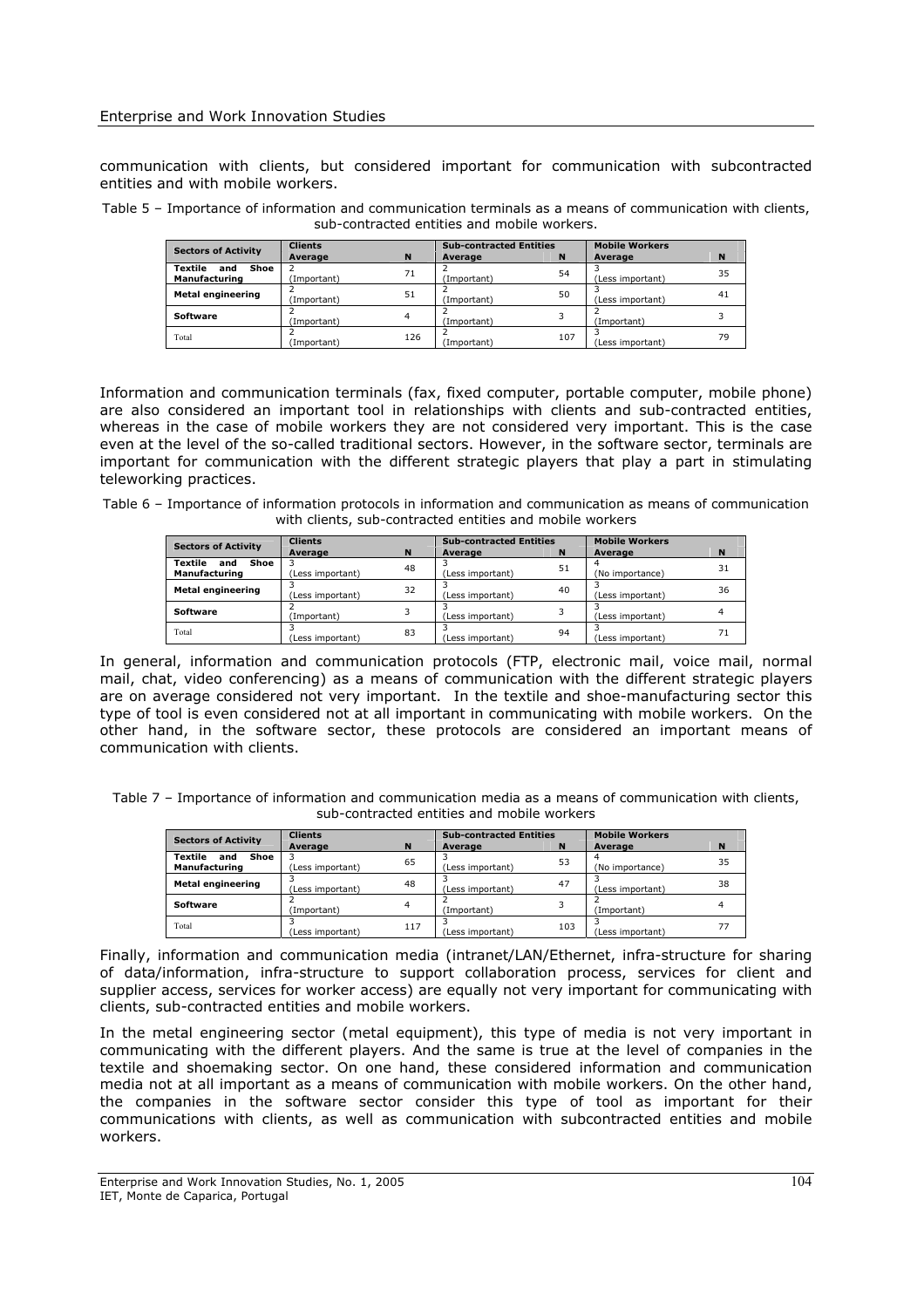| Table 8 – Important ICTs for communications with clients, sub-contracted entities and mobile workers |  |
|------------------------------------------------------------------------------------------------------|--|
| according to sector of activity                                                                      |  |

| <b>Sectors of Activity</b>        | <b>Clients</b>   | Sub-contracted<br><b>Entities</b> | <b>Mobile Workers</b> |
|-----------------------------------|------------------|-----------------------------------|-----------------------|
| <b>Textile/Shoe Manufacturing</b> | Channels         | Terminals                         |                       |
|                                   | Terminals        |                                   |                       |
| <b>Metal engineering</b>          | Channels         | Channels                          | Channels              |
|                                   | <b>Terminals</b> | Terminals                         |                       |
|                                   | <b>Terminals</b> | Channels                          | Terminals             |
| <b>Software</b>                   | Protocols        | Terminals                         | Means                 |
|                                   | Means            | Means                             |                       |

In the case of companies in the textile and shoe-manufacturing sector the ICTs do not play an important role in communications with mobile workers. These technologies play a very few important role in the communication with other players. In this sector the network of strategic players the stimulation of telework activity is limited, even though the network can be geographically scattered.

In the metal engineering sector, information and communication channels and terminals are considered the main tools for the relationships established with the different players. Only communication channels are mentioned in the case of mobile workers.

Due to its specific characteristics, the software sector is the one that shows a larger diversity of ICTs, some of which highly developed. Terminals and information media are essential tools in the relationships with the whole network of strategic players. The importance of protocols in communicating with clients is also worth mentioning. On the other hand, channels are only important in the relationship with sub-contracted entities, whereas for the so-called traditional sectors it is an essential tool.

# **Types of telework**

The building process of types of telework started from the specific, that is, the various indicators, towards the general, that is, the aggregation of such indicators into three large analytical groups. These groups from which it is possible to determine tendencies in ways of teleworking are: network of strategic players (clients, sub-contracted entities and mobile workers), the geographic dimension of that network and communication technological support.



Figure 8 – Types of telework according to sector of activity

Teleworking practices are more visible in the software sector, as it is a sector that due to its characteristics is more open to this type of new ways to work. The network of strategic players is wide, even though at a geographical level these players are concentrated in the same area as the company. However, there is a high usage of ICT, with some innovation, such as protocols and information and communication media.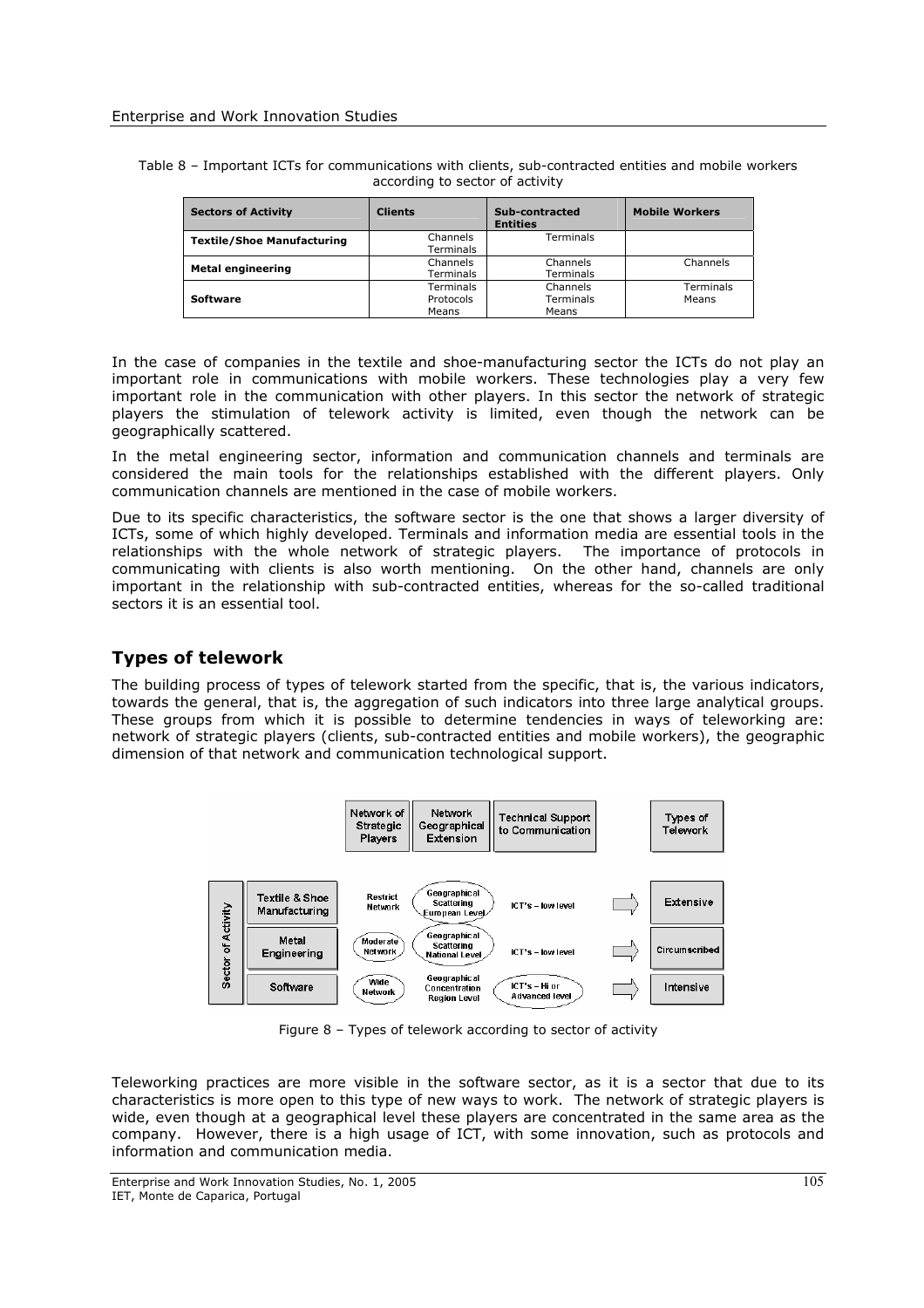On the other hand, in the so-called traditional sectors, teleworking practices and dynamics are better hidden or covered up.

In the textile and shoe manufacturing sector the network of strategic players is limited, but they are geographically scattered in the same area as the company, throughout the country and even in the EU. In spite of the scattering and geographical distance of the different players in the network, the use if ICT is low, basically limited to information and communication channels and terminals.

Based on the three large study groups, the textile and shoe manufacturing and software sectors are the ones that seem to be at the two extremes, showing different teleworking practices.

In the metal engineering sector the network of strategic players is not so wide and heavy, being stronger than in the textile and shoe-manufacturing sector in terms of quantity of clients and mobile workers. However, the network is limited to a national level. As in the textile and shoemanufacturing sector, it is still at an insufficient level, also limited to information and communication channels and terminals.

Considering the characteristics of each sector in relation to each group under study, an attempt was made to identify the types of telework, taking as the group (or groups) as the criterion noticeable in each sector due to its characteristics. In the software sector there is a greater tendency to develop telework practices, due to the vast network of strategic players, as well as to the solid use of ICT, hence the characterisation of this type of telework as *intensive*.

On the other hand, in the teleworking practices and dynamics in the textile and shoemaking sector are weaker. Nevertheless, there is a certain visible tendency towards the new forms of work, mainly due to the dimension of the network of strategic players, so that the types of telework are characterised as *extensive*.

In the metal engineering sector, the prevailing factor in teleworking practices is the reasonable network of strategic players and its dimension at a national level, that is, the network of players limited to the country, which means that the types of telework are *circumscribed*.

# **Conclusion**

We thought that telework can be defined as a new form of work that is carried out from a location away from the central work place, and where the worker does not have personal contact with his/her colleagues, but can communicate with them by means of the new information and communication technologies.

Apart from that, telework has evolved from one type of work at home to a variety of forms associated with the flexibility of space/work place. At a technological level, the content varies according to the type of telework: on-line, away with a computer, or far from the traditional work place. At the level of usage of time, telework can be carried out in full-time, part-time or occasionally.

According to a Portuguese study mentioned earlier (Sousa, 1999), the most common type of telework, independently from how it is implemented, is the system where the work place of the teleworker is alternated with the company (complementary telework). In the study for which we presented some results, we started from the hypothesis that telework is not an appropriate practice only for sectors related to the application, production and dissemination of information and communication technologies, such as the software sector.

The so-called traditional sectors, such as textile and shoe manufacturing, and metal engineering, can also be subjected to these new work practices due to the decentralisation of some stages in the production chain, resulting from an economic context influenced by globalisation.

Therefore, it seems that teleworking practices will tend to emerge in the software and metal engineering sectors, mainly due to the size of the network of strategic players. In fact, 69.7% of the companies that replied to the survey mentioned they had mobile workers. Taking into account mobile work and the percentage of workers that commute, it can be concluded that telework has a bigger probability of emerging in the software and metal engineering sectors.

Enterprise and Work Innovation Studies, No. 1, 2005 IET, Monte de Caparica, Portugal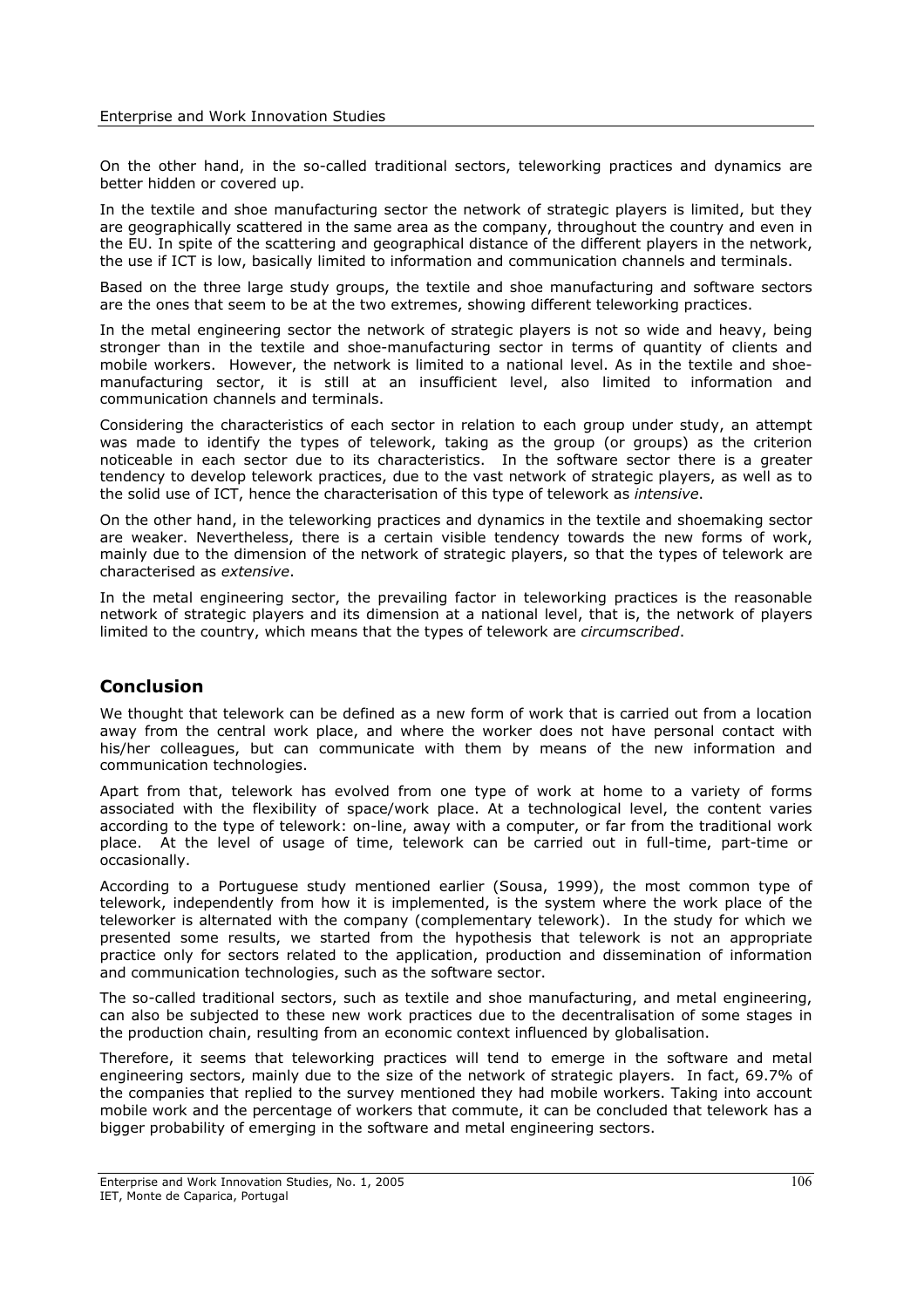The only sector where there is sub-contracting to entities in other European Union countries is the metal engineering sector. However, mobile work across-borders (in the EU or outside the EU) is practically inexistent in all sectors.

Taking into account the geographic location of the different players in the networks where the companies are involved, the textile and shoe manufacturing as well as the metal engineering sectors seem to show conditions indicating the need for, and development of teleworking practices due to the geographical scattering of the strategic players.

Finally, in the software sector, teleworking practices are more visible than in the other sectors studied. In the so-called "traditional" sectors, teleworking practices and dynamics are more hidden or covered up. In these sectors the use of information and communication technologies is relatively low, limited to information and communication channels and terminals. However, modernisation processes in these sectors let us foresee that there is the possibility of a quick spreading of the capability to use these new forms of working within a relatively short period of time.

#### **References**

- Baruch, Yehuda (2000), Teleworking: benefits and pitfalls as perceived by professionals and managers, in *New Technology, Work and Employment*, 15 (1), pp. 34-48.
- Bechmann, G.; Krings, B.-J.; Rader, M. (2003), *Across the Divide. Work, Organization and Social Exclusion in the European Information Society*. Berlin, Sigma.
- Bultje and Wijk (1998), Taxonomy of Virtual Organisations, based on definitions, characteristics and typology, *VoNet Newsletter* Vol.2, Nº 3, September.

Cerdeira, C. et al. (2000), *As novas modalidades de emprego*, Lisboa: Ministério do Trabalho e Solidariedade.

Di Martino, Vittorio (2001), *The high road to teleworking*, Geneva: ILO.

- Di Martino, V. and Wirth, L. (1990), Le télétravail: un nouveau mode de travail et de vie, in *Revue Internationale du Travail*, vol. 129, nº 5, pp. 585-611.
- European Commission DGXIII (1998), *Implementing telework: Models of Industrial Relations in Telework Innovation*, MIRTI (CD ROM)
- European eWork (2001), *eWork 2001 Status report on new ways to work in the knowledge economy*, Brussels: IST.
- European Telework (2000), *eWork 2000 Status report on new ways to work in the information society*, Brussels, IST.
- Fiolhais, Rui (1998), *Sobre as implicações jurídico-laborais do teletrabalho subordinado em Portuga*l, Lisboa, IEFP.
- FUNDETEC (1998), *Study of Telework in Portugal*, Lisboa
- Gbezo, Bernard (1995), Travailler autrement: la révolution du télétravail, in *Travail*, nº 14, Bureau International du Travail
- Gomes, J. C. and Bettencourt, P. O. (2000), *Guia de boas práticas de teletrabalho*, Oeiras, APDT (CD-Rom)
- Huws U. and Regan S. (2001), *eWork in Europe: the emergence 18 country employer survey*, Brighton, IES.
- Huws, Ursula (et all) (1997), *Teleworking: guidelines for good practice*, Brighton, IES
- Huws, U.; Korte, W. B.; Robinson, S. (1990), *Telework Towards the elusive office*, Chichester, Wiley

ITAC, (2000), *Telework America (TWA) 2000 – Research results – Executive summary*

- Korte, W. B. and Wynne, R. (1996), *Tele-Work, Penetration, potential and practice in Europe*, Amsterdam, IOS Press.
- Kovács, Ilona (2002), *As Metamorfoses do Emprego: Ilusões e Problemas da Sociedade de Informação*, Oeiras, Celta Ed.
- Kravaritou-Manitakis, Y. (1988), *New Forms of Work: labour law and social security aspects in the European Community*, Dublin, European Foundation for the Improvement of Living and Working Conditions.

Enterprise and Work Innovation Studies, No. 1, 2005